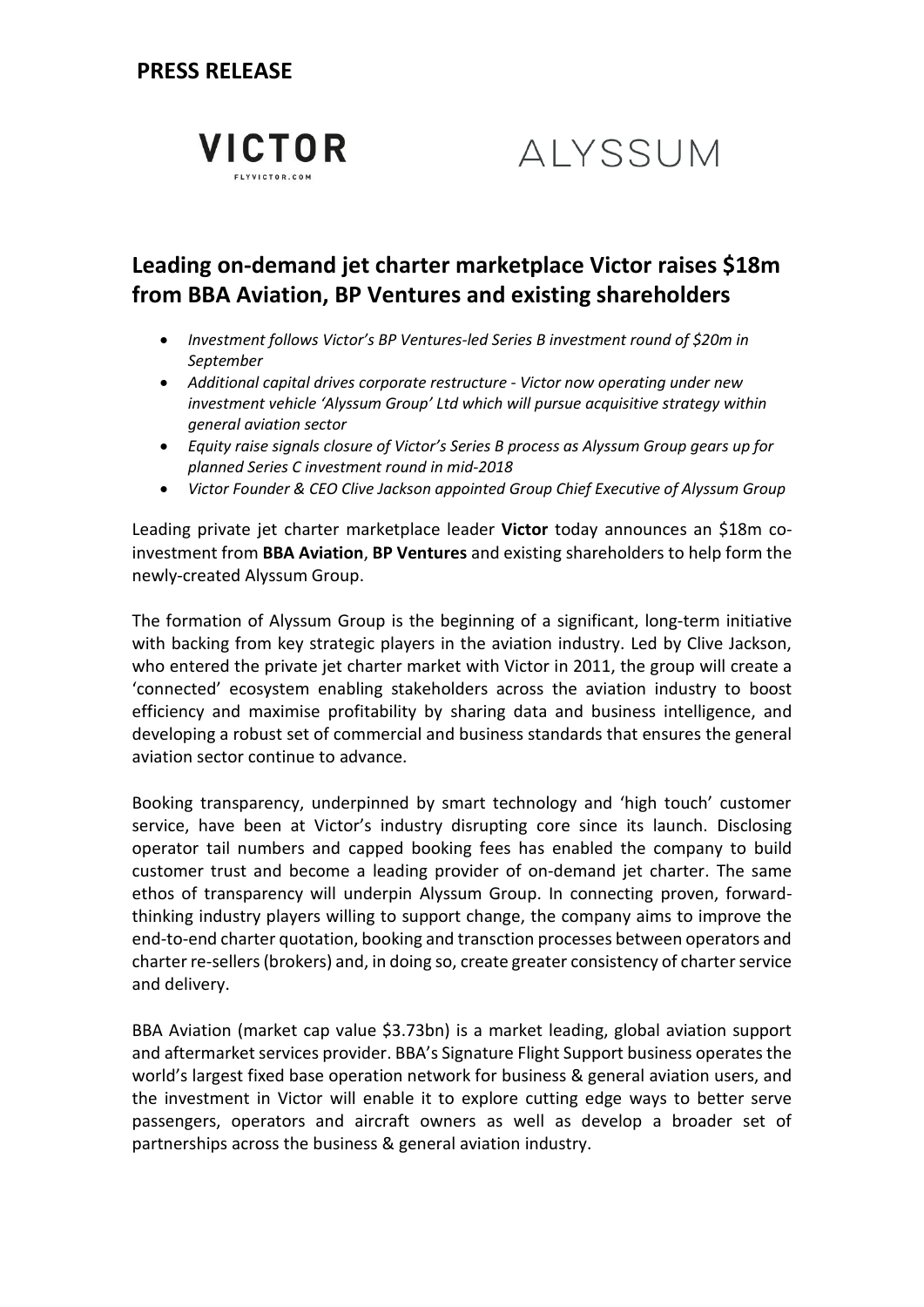## **PRESS RELEASE**

|  | FLYVICTOR.COM |  |  |
|--|---------------|--|--|



BP Ventures' further investment reinforces its commitment to identify and invest in private, high-growth, game-changing technology companies, accelerating cutting edge innovations and supporting the wider BP business.

**Clive Jackson, Alyssum Group, Founder & CEO,** said: "Victor's first fundraising in 2012, was the start of a 10-year plan that has helped the company become the number one consumer brand and underlying e-commerce platform for the general aviation industry, and paved the way for Alyssum Group's creation. I'm excited about facilitating further change across the general aviation industry, as well as working with an expanded team of talented managers and partners for the next phase of our journey."

**Mark Johnstone, BBA Aviation, CEO designate,** said: "We remain committed to delivering value in business & general aviation, and bringing the best possible service to our many discerning customers. Partnering with Victor and the broader Alyssum team allows us to remain at the forefront of the most cutting edge digital advances in the industry."

**Akira Kirton, BP Ventures, Managing Director,** said: "This latest investment reinforces our commitment to Victor, and Alyssum Group, as a long-term strategic investor and partner. We are keen to support Alyssum Group in its vision to create a digital marketplace that services the entire private aviation industry, from customers to suppliers. The creation of the group further demonstrates our pledge to helping advance early-stage businesses whose technologies complement the wider BP business, whilst also driving carbon reductions through BP's Target Neutral programme."

Alyssum Group will be headquartered in London, alongside the head office of its lead brand Victor.

**-ENDS-**

#### **About Alyssum Group:**

Alyssum Group is a newly-formed company attracting robust corporate and private equity investment as it aims to connect a wide variety of important stakeholders within the hitherto fragmented general aviation sector. By creating a global, digitally-driven ecosystem for operators, re-sellers (brokers) and other service providers (including those within the fields of flight-planning and aviation fuel supply), Alyssum Group is well positioned to establish new professional standards of service and delivery across the industry. Alyssum Group's commitment to industry consolidation and transparency will drive innovation, more efficient transactions and greater profitability that benefits customers and industry players alike.

**About Victor:** [www.flyvictor.com](http://www.flyvictor.com/)